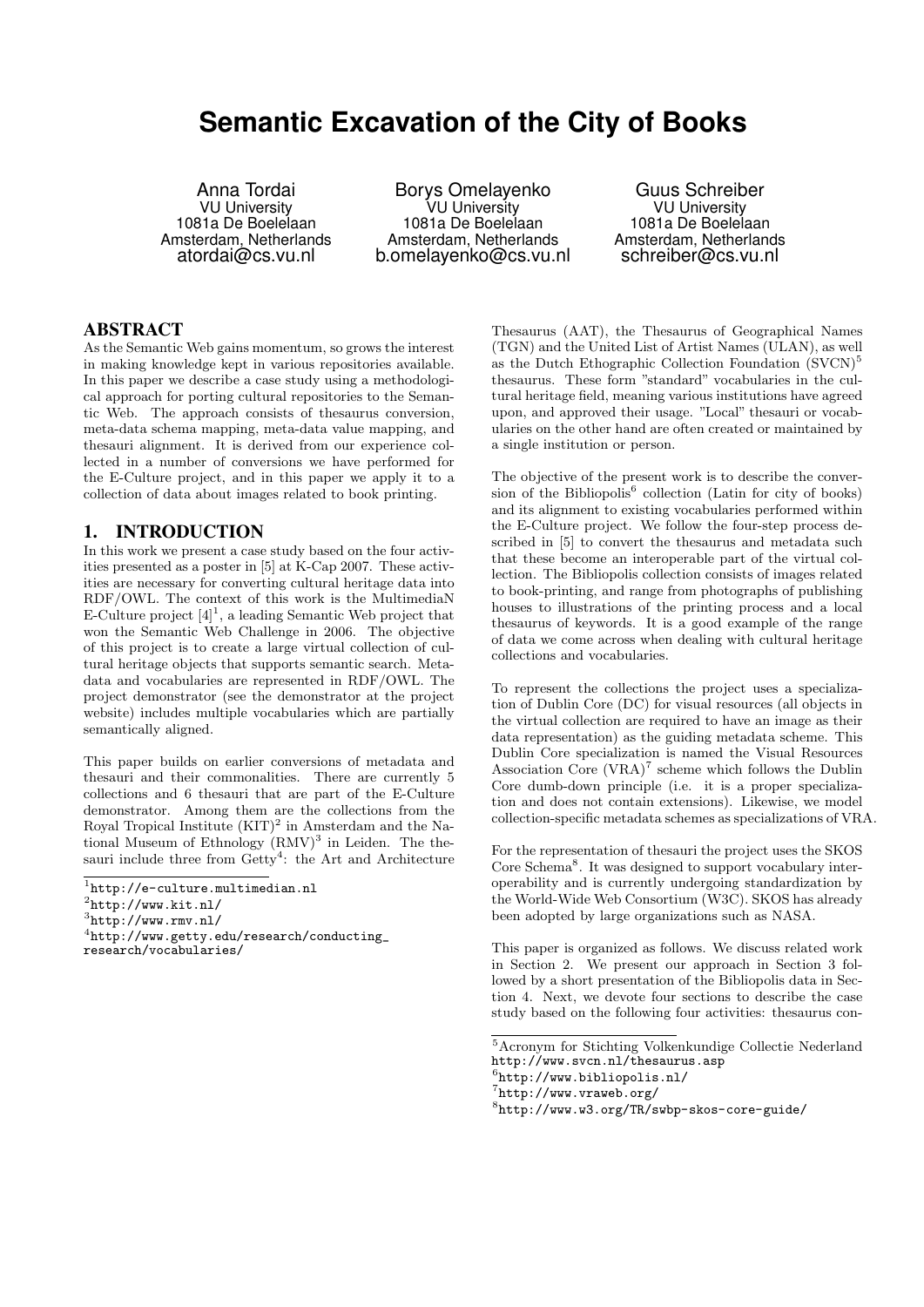version, metadata schema mapping, metadata mapping and thesaurus alignment. Finally, we conclude this paper with a discussion in Section 9.

## 2. RELATED WORK

In the area of thesaurus conversion Miles et. al. [3] propose guidelines for migrating thesauri to the Semantic Web using the SKOS Core schema. They distinguish between standard and non-standard thesauri, and propose to preserve all information in the thesaurus by using sub-class and sub-property statements where necessary.

The work of Van Assem et. al. [6] is based on these guidelines, and they propose a three step method consisting of the analysis of the thesaurus, mapping to the SKOS schema and the creation of the conversion program. The case studies do show however that non standard thesauri are more difficult to convert completely as some features cannot be mapped to the SKOS schema.

The problem of interoperability between two collections has been discussed in [1]. Within the SIMILE project Butler et.al. report on the conversion and linkage of a visual works dataset and learning object dataset using XSLT. The first dataset was converted using the VRA schema and the second using Dublin Core, although non standard properties were created as extensions. Issues discussed range from the creation of URIs to dealing with hierarchical terms.

In [2] Hyvönen et. al. describe the MuseumFinland project encompassing multiple collections and ontologies. The collections of various Finnish museums and additional ontologies were converted into RDF/OWL. The metadata of the collections was transformed using a common term ontology, while the additional ontologies form an additional semantic link between the collections and were further enhanced by manual editing and enrichment.

# 3. APPROACH

The process developed within the E-Culture project for converting datasets to an interoperable Semantic Web format was presented in [5]. Once again, our goal is syntactic and semantic integration of data. In achieving this goal we are driven by the practical needs of the E-culture project: the need to integrate multiple collections. Accordingly, we follow a practical bottom-up approach where we enrich realworld data with a thin layer of semantics to achieve interoperability. This approach may be seen as an alternative to the top-down approach that is very common in the Semantic Web community. With the top-down approach we would first need to develop a conceptual model of the cultural heritage world in order to be able to perform semantic enrichment of the data. This ontology development effort has not been started yet and such efforts would take several years to be finished. However, there are a number of thesauri available at the moment which are widely used by the cultural communities. In our approach we perform syntactic integration and take the first step towards semantic integration by performing terminological integration. The task of integrating collections and vocabularies from both a structural and terminological perspective has evolved into four activities which are summarized in Fig. 1:



Figure 1: The four activities for converting a collection.

- Thesaurus conversion, including thesaurus schema mapping. This step is a relatively well-researched area, e.g. [6], with SKOS being the default option for thesaurus schema.
- Metadata schema mapping. Here we are looking at generic schemas like Dublin Core and its specializations to the cultural domain, such as VRA.
- Metadata conversion. At this step the data values are converted and looked up in the local thesaurus or external vocabularies using information extraction techniques. Data interpretation is also common here, especially for data that does not directly fit the standard vocabularies.
- Thesaurus alignment. Here we align the thesaurus to external (standard) vocabularies with ontology alignment techniques.

Structural integration is performed during thesaurus schema mapping for vocabularies, and metadata schema mapping for collections. The terminological integration performed during metadata mapping and thesaurus alignment is dependent on the schema mapping activities, which we denote with vertical arrows. As vocabularies tend to be used in collection metadata making this link explicit is part of the semantic enrichment process. Collection metadata in turn may contain implicit vocabularies hidden in data values that are candidates for thesaurus alignment.

# 4. BIBLIOPOLIS DATA

The Bibliopolis data from the Koninklijke Bibliotheek (KB), the National Library of the Netherlands, consists of two XML files: collection and thesaurus. The collection file contains the metadata of 1,645 images related to the printing of books and book illustrations. The thesaurus contains 1,033 terms used as keywords for indexing images. These two files are a part of the Bibliopolis website. Both the thesaurus and the metadata are bilingual (English and Dutch).

*Thesaurus.* The thesaurus contains core terms, augmented with their synonyms in plural, and variants of these terms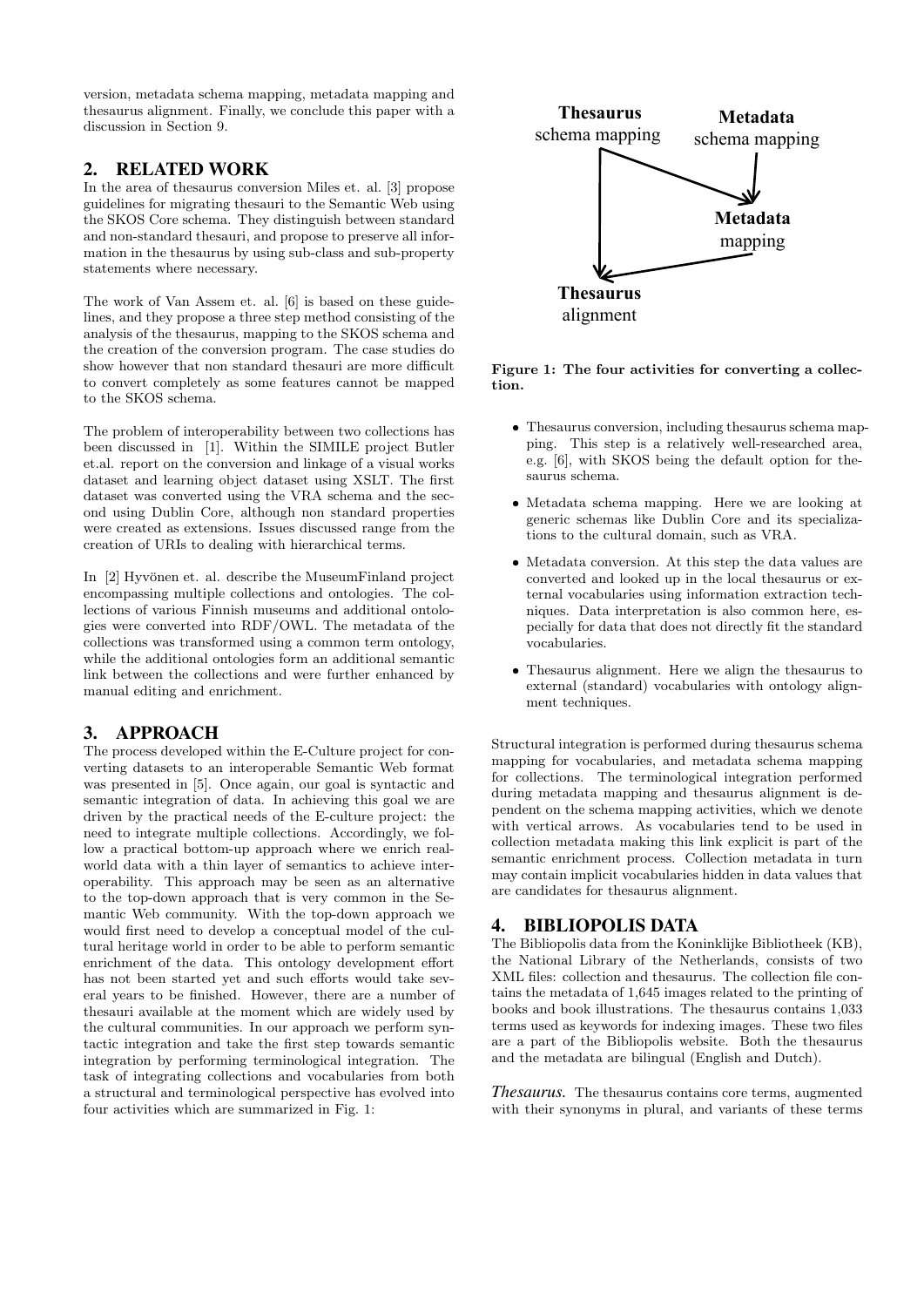

#### Figure 2: Thesaurus record for term University printer

in singular along with a descriptive note. Each record may also contain related, broader and narrower terms. Additionally, it contains some administrative data: initials of the record creator, the date of entry, and the date of modification. A sample XML element for the term university printer is shown in Fig. 2.

*Metadata.* The metadata forms the description of images related to book printing. The data consists of titles and descriptions of the objects, names of their creator(s) with signatures of their roles, such as a for author. The works are also classified according to the technique used, their type, and a library classification of the subject matter. The metadata includes copyright information, measurements and other administrative information. An example collection object plus corresponding metadata is shown in Fig. 3.

## 5. THESAURUS CONVERSION

Thesaurus schema mapping and conversion is a relatively well-researched area. In our work we used the method for thesauri conversion proposed by van Assem [6]. As for the thesaurus schema, we use SKOS within the E-Culture project.

Mapping the Bibliopolis thesaurus turned out to be relatively straightforward as it fit the SKOS template. Table 1 shows the details of the mapping of the thesaurus representation in Fig. 2 to SKOS. Two XML elements were not converted, as they contained bookkeeping information and are not meant for public consumption. One XML element (see last column in the table) turned out to be a duplicate piece of information and was therefore omitted. It should be noted that this conversion was guided by the requirements of the project which does not include complete conversion of the data.

The creation of the URI deserves special mention. When creating a URI we derive it from the real term identifier followed by the disambiguation signature and the thesaurus version. For example, in the Bibliopolis case the real identifiers are stored in field TWOND (and not NUM that contains



 c Koninklijke Bibliotheek (http://www.kb.nl/) Den Haag, Koninklijke Bibliotheek, 169 E 56

```
<inm:Record>
   <inm:NUMMER>6</inm:NUMMER>
   <inm:TITEL>Delftse Bijbel...</inm:TITEL>
   <inm:TITEL_EN>Delft Bible...</inm:TITEL_EN>
   <inm:MAKER>Yemantszoon, Mauricius : d</inm:MAKER>
   <inm:OBJECT>tekstbladzijde</inm:OBJECT>
   <inm:TECHNIEK>boekdruk</inm:TECHNIEK>
   <inm:DATERING>10 jan. 1477</inm:DATERING>
   <inm:CLASSIFICATIE>D</inm:CLASSIFICATIE>
   <inm:ORIGINEEL>Bijbel. Oude
        Testament...</inm:ORIGINEEL>
   </inm:REPRODUCTIE>
   <inm:TWNAAM/>
   <inm:TWOND>typografische vormgeving</inm:TWOND>
   <inm:TWOND>bijbels</inm:TWOND>
   <inm:TWGEO>Delft</inm:TWGEO>
   <inm:OMSCHRIJVING>Eerste bijbel die in het
       Nederlands verscheen...</inm:OMSCHRIJVING>
   <inm:OMSCHRIJVING_EN>The first Bible to
   appear in the Dutch language...</inm:OMSCHRIJVING_EN>
   <inm:AFMETINGEN>27 x 20 cm</inm:AFMETINGEN>
    ...
```

```
</inm:Record>
```
Figure 3: A fragment of a real XML record depicting a Delft Bible dated 10 January 1477, originated from Delft, classified with category 'bibles'. (Certain fields may be empty)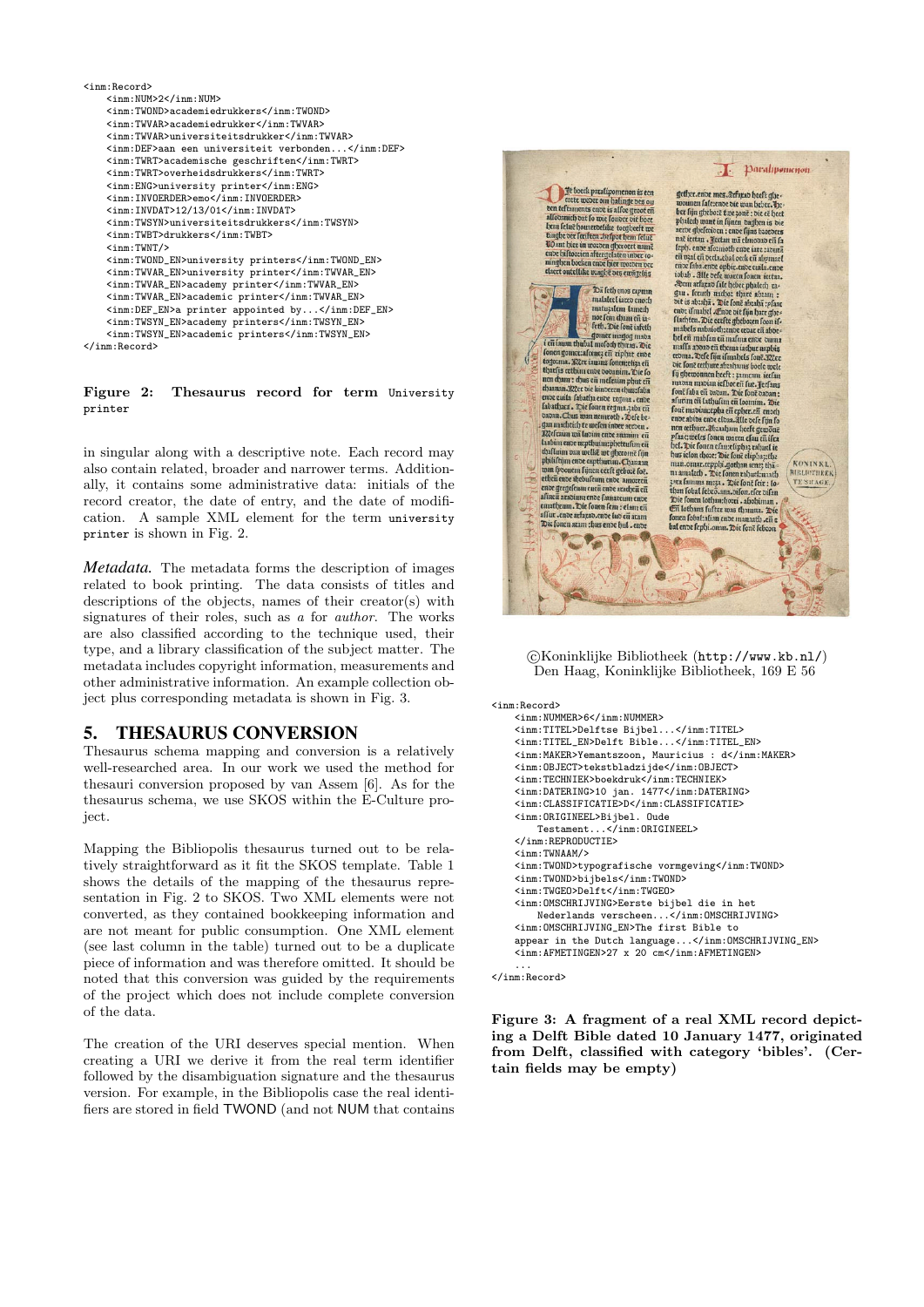| Data Item        | Function                 | Activity                         | Source and Target Property/Class                          |  |
|------------------|--------------------------|----------------------------------|-----------------------------------------------------------|--|
| <b>NUM</b>       | Internal identifier      | Create literal                   | source: 2                                                 |  |
|                  |                          |                                  | $target:$ vra:location.refId "2";                         |  |
| TWOND            | Preferred term in Dutch  | Create URI, literal and language | $source: \text{ academicdrukkers}$                        |  |
|                  |                          | tag                              | <i>target:</i> bp:academiedrukkers rdf:type skos:Concept; |  |
|                  |                          |                                  | skos:prefLabel "academiedrukkers"@nl ;                    |  |
| TWSYN            | Synonym in Dutch         | Create literal and language tag  | source: universiteitsdrukkers                             |  |
|                  |                          |                                  | $target:$ skos:altLabel "universiteitsdrukkers"@nl;       |  |
| <b>TWVAR</b>     | Term in singular form in | Create literal and language tag  | source: academiedrukker                                   |  |
|                  | Dutch                    |                                  | target: skos:altLabel "academiedrukker"@nl;               |  |
| <b>DEF</b>       | Definition in Dutch      | Create literal and language tag  | source: aan een universiteit verbonden                    |  |
|                  |                          |                                  | target:<br>skos: definition "aan een universiteit verbon- |  |
|                  |                          |                                  | $den$ " $@nl$ :                                           |  |
| TWBT             | Broader term             | Look up concept URI and add      | source: drukkers                                          |  |
|                  |                          | URI.                             | target: skos:broader bp:drukkers;                         |  |
| <b>TWNT</b>      | Narrower term            | Look up concept URI and add      | source: narrower term                                     |  |
|                  |                          | URI                              | target: skos:narrower bp:narrower_term;                   |  |
| TWRT             | Related term             | Look up concept URI and add      | source: overheidsdrukkers                                 |  |
|                  |                          | URI.                             | target: skos:related bp:overheidsdrukkers;                |  |
| TWOND EN         | Preferred term in En-    | Create literal and language tag  | source: university printers                               |  |
|                  | glish                    |                                  | target: skos:prefLabel "university printers"@en;          |  |
| <b>TWSYN_EN</b>  | Synonym in English       | Create literal and language tag  | source: academy printers                                  |  |
|                  |                          |                                  | target: skos:altLabel "academy printers"@en;              |  |
| TWVAR_EN         | Term in singular form in | Create literal and language tag  | source: university printer                                |  |
|                  | English                  |                                  | target: skos:altLabel "university printer"@en;            |  |
| DEF EN           | Definition in English    | Create literal and language tag  | <i>source:</i> a printer appointed by                     |  |
|                  |                          |                                  | target: skos: definition "a printer appointed by"@en;     |  |
| ENG              | English translation of   | Not converted; duplicate infor-  | source: university printer                                |  |
|                  | term                     | mation                           |                                                           |  |
| <b>INVOERDER</b> | Entered by               | Not converted: not part of re-   | source: emo                                               |  |
|                  |                          | quirements                       |                                                           |  |
| <b>INVDAT</b>    | Date of entry            | Not converted: not part of re-   | source: $12/13/01$                                        |  |
|                  |                          | quirements                       |                                                           |  |

#### Table 1: Mapping thesaurus data to SKOS

a file-specific index rather than the real term identifier), they are unambiguous, and we have a single version.

#### 6. METADATA SCHEMA MAPPING

In this activity we map the original record fields (see Fig. 3) to a metadata schema. In the E-Culture project we use the VRA Core scheme which is a specialization of Dublin Core<sup>9</sup> for visual resources (our target type of resources).

Before mapping to the schema we analyze the metadata (including examination of any additional documentation, websites, and interviews with experts). The meaning of the fields needs to be understood to find a correct correspondence within the target schema. The first impression of the meaning of a field might be misleading. For example, the **TWGEO** field was initially mapped to vra: location, *i.e.*, the DC/VRA element indicating where the work was created. However, the documentation showed that the field actually gives information about the location related to the subject, and not the creation place. We finally used the VRA Core v4 element vra:subject.geographicPlace, which gives the correct interpretation. This element is a subproperty of DC/VRA subject.

An important additional consideration is that certain records or fields may contain confidential or administrative information such as acquisition or bookkeeping information. For example, the amount for which an object is insured should not be publicly visible. This situation did not occur with the Bibliopolis data.

Table 2 shows an overview of the mapping from the XML record fields to a VRA metadata schema with examples. Here we face two situations. First, in the simplest case, there is a exact semantic match between an original field and a VRA field. Second, if this is not the case, the field should be specified as a specialization of an existing VRA element. In the Bibliopolis case this occurs with the ORIGI-NAL<sup>10</sup>, REPRODUCTION and CLASSIFICATION fields. The first two are specific "titles", the third one is a specific "subject" description. In Table 2 we see that the RDF/OWL specification contains property definitions in the Bibliopolis namespace (bp:) paired with a statement about the subproperty relationship with a VRA element.

One field requires some deeper study. The MAKER field not only contains the creator of the work, but also a character indicating the role that the person played in creating the work. As shown in the example record in Fig. 3 the MAKER field has the value Yemantszoon, Mauricius : d, where "d" stands for "drukker", Dutch for "printer". To preserve the roles of the creators we specialize the VRA property vra:creator with the properties that correspond to the roles found in the Bibliopolis data. This resulted in a set of RDF/OWL definitions such as:

bp:drukker rdfs:subPropertyOf vra:creator bp:origineel rdfs:subPropertyOf vra:title bp:reproductie rdfs:subPropertyOf vra:title bp:classificatie rdfs:subPropertyOf vra:subject

 $^9$ http://dublincore.org/

 $10$ For readability we use the English in the text, in cases where it is close to the Dutch equivalent ("original" vs. "origineel")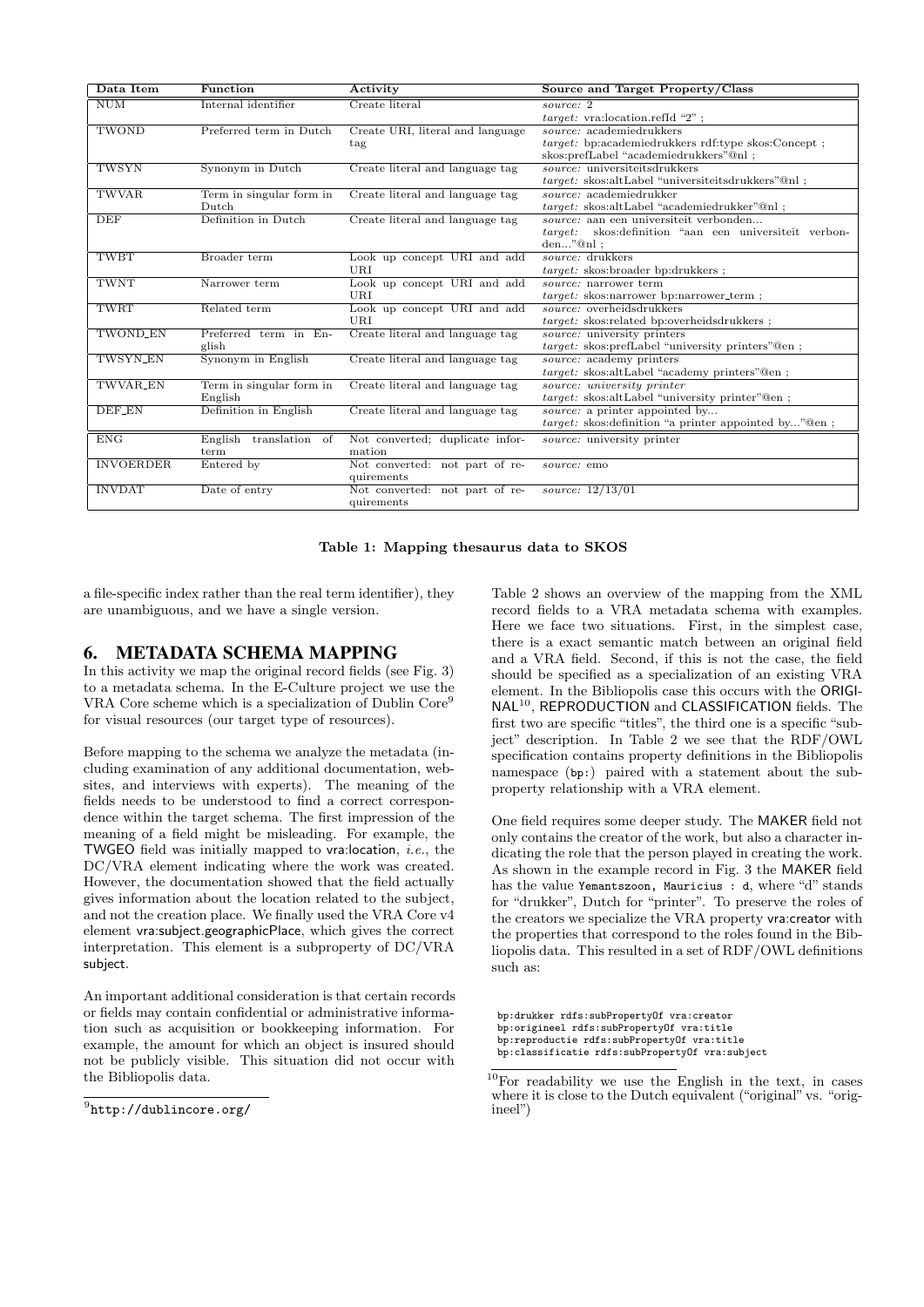(The example uses the RDF N3 notation).

Dublin Core has excellent general coverage. In all collections we tackled sofar, we were able to find for each field a Dublin Core / VRA which was either an equivalent, or could act as superproperty of a local specialization. This characteristic makes Dublin Core a powerful tool for metadata interoperability.

## 7. METADATA VALUE CONVERSION

After the schema is created the data values of the fields have to be converted. As discussed in [5] we have two kinds of fields: those that contain free-text literal values, such as a description field, and those that contain values from (implicit) vocabularies, such as the fields for keywords or geographic places. In the latter case we distinguish between three kinds of vocabularies to which the field value can be converted:

- 1. A local vocabulary.
- 2. A vocabulary that is implicitly present in the field values.
- 3. Terms that may belong to a vocabulary.

In the Bibliopolis dataset we had the following situations for metadata value mappings:

*Converting to a local vocabulary concept.* Option 1 is exemplified by the values of the field TWOND which represent thesaurus concepts. This relationship is explicitly present in the source data and is preserved during the metadata value conversion. We create the RDF/OWL representations and use the corresponding URIs of these entries in the Bibliopolis thesaurus. Once again, these URIs are composed of text as the records refer to the (unique) Dutch text label of the concept and not to the concept identifier. This is relevant information for the choice of the URI naming scheme for vocabulary concepts (cf. Section 5).

*Converting to an implied vocabulary concept.* In this case we map field values to resources which form new vocabularies implicitly present in the data. In the Bibliopolis data there were two fields whose values formed an implicit vocabulary.

In Table 2 we see the value "D" in the field CLASSIFICATIE. Further analysis revealed that these single-letter values actually represent a small vocabulary for library-type classifications of the subject. This information is not part of the XML data, but is only shown on the website of Bibliopolis. This classification vocabulary has also some broader/narrower relations. We represented this vocabulary using the SKOS template and mapped the field values to concepts from this vocabulary.

The RDF example in Fig. 4 shows the SKOS specification of a subset of such classification subjects, including the D concept. The M concept ("secondary subjects") has a hierarchical substructure.

```
bp:A rdf:type skos:concept .
bp:A skos:prefLabel @en
    "General works" .
bp:D rdf:type skos:concept .
bp:D skos:prefLabel @en
    ''History of the art of printing" .
bp:M rdf:type skos:concept .
bp:M skos:prefLabel @en
    "Secondary subjects" .
bp:M1 rdf:type skos:concept .
bp:M1 skos:prefLabel @en
    "Philosophy, psychology" ;
    skos:broader bp:M
bp:M4 rdf:type skos:concept .
bp:M4 skos:prefLabel @en
    "language and literature" ;
     skos:broader bp:M .
bp:M41 rdf:type skos:concept .
bp:M41 skos:prefLabel @en "English" ;
     skos:broader bp:M4 .
bp:M41 rdf:type skos:concept .<br>bp:M41 skos:preflabel @en "German" :
bp:M41 skos:prefLabel @en
```
skos:broader bp:M4 .

Figure 4: RDF specification (in N3 notation) of some sample classification concepts. The "M" con-

cept is the top concept of a BT/NT hierarchy

The other implicit vocabulary present within the data is that of roles. The field MAKER contains the name of the creator along with its role (eg: Yemantszoon, Mauricius : d where d stands for printer) which is one of the 14 roles. We create RDF representations of these terms as SKOS concepts.

*Converting into a typed resource.* Again, we create new RDF resources from field values that are potentially part of some vocabulary. We create a unique URI by adding the field name to the field value. For example, for values of the field TECHNIQUE this results in &bp;techniek\_boekdruk, which is part of the bp: namespace. The reason for this is that the values of TECHNIQUE and OBJECT sometimes coincide, for example, foto is a technique as well as an object type. This vocabulary can be an existing standard vocabulary such as the AAT in which case an alignment between the new resource and the vocabulary has to be performed. In the Bibliopolis data a number of values of the fields TECH-NIQUE, OBJECT and TWGEO can be aligned to the AAT and TGN. There were a small number of unmapped values of field TECHNIQUE (13) and of field OBJECT (5) as can be seen in Table 3. These terms can be added to the AAT by extending it. The alignment and extension is further discussed in Section 8.

We also create resources from field values where the vocabulary the values belong to is unknown or the mapping is not performed. This allows for the option of creating future semantic extensions, although as a result we have a number of resources we do not use. In general, these may be names of organizations or persons, places, cultures or historical periods. In Bibliopolis the values of MAKER and TWNAAM contain person names. These names can possibly be linked to the ULAN vocabulary. We create resources out of these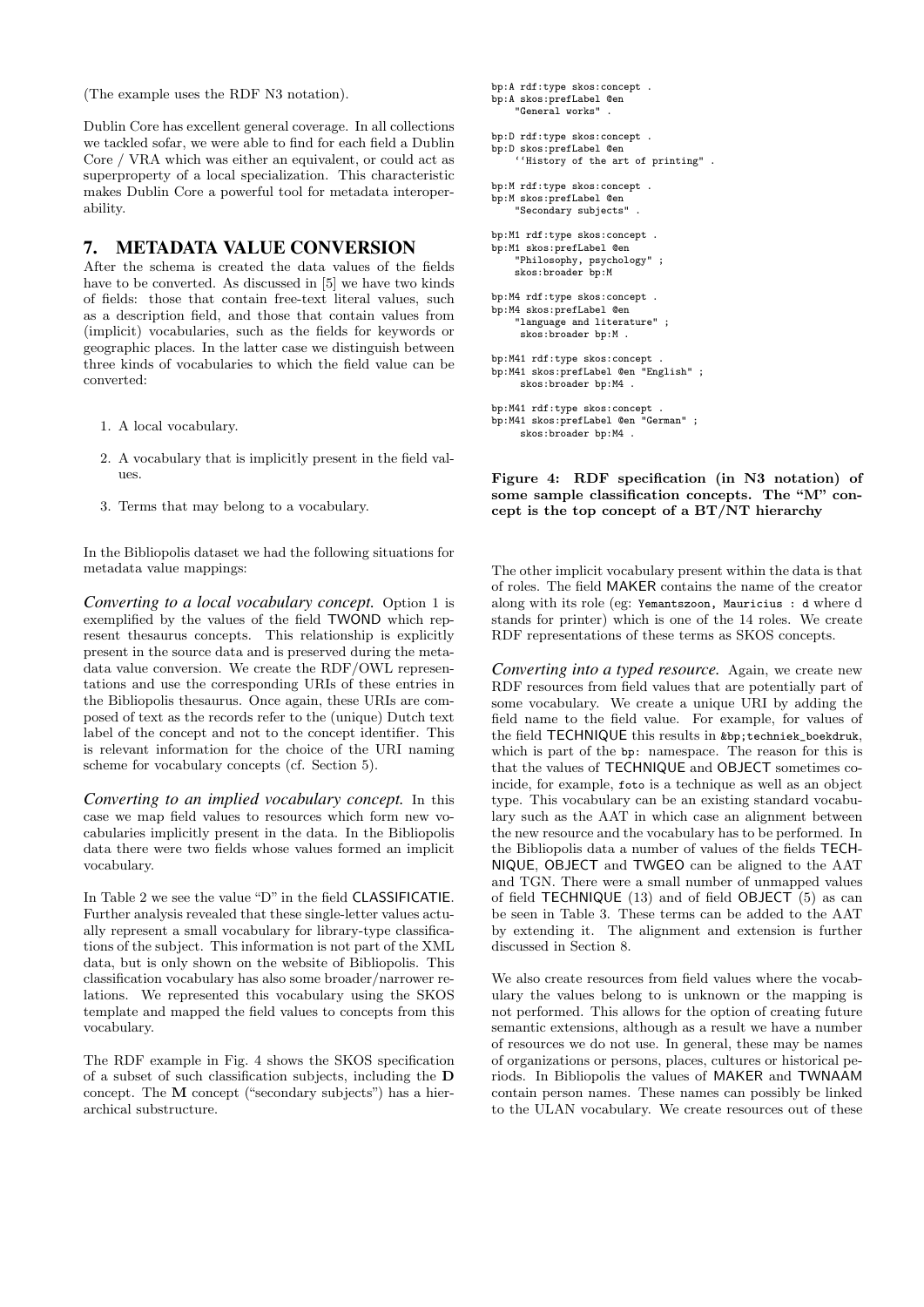| Data Item                                         | Function                                                                            | Activity                                                                                                                                      | Source and Target Property/Class                                                                                                                                                                                      |  |  |
|---------------------------------------------------|-------------------------------------------------------------------------------------|-----------------------------------------------------------------------------------------------------------------------------------------------|-----------------------------------------------------------------------------------------------------------------------------------------------------------------------------------------------------------------------|--|--|
| NUMMER.                                           | Record Id                                                                           | Create URI and additional pro-<br>ject specific triples (&vra Work)                                                                           | source: 6<br>target: bp:6 rdf:Type vra:Work.                                                                                                                                                                          |  |  |
| <b>TITEL</b>                                      | Title in Dutch                                                                      | Create literal and language tag                                                                                                               | source: Delftse Bijbel<br>target: vra:title "Delftse Bijbel"@nl;                                                                                                                                                      |  |  |
| <b>TITEL_EN</b>                                   | Title in English                                                                    | Create literal and language tag                                                                                                               | source: Delft Bible<br>target: vra:title "Delft Bible"@en;                                                                                                                                                            |  |  |
| <b>MAKER</b>                                      | Creator and his marker<br>for role                                                  | Extract name and role marker,<br>create URI and label for name<br>and convert marker to role,<br>create role as subproperty of<br>vra:creator | source: Yemantszoon, Mauricius : d (d stands for<br>drukker meaning printer)<br>target: bp:drukker bp:Yemantszoon_Mauricius;<br>bp:Yemantszoon_Mauricius rdf:type ulan:person;<br>rdfs:label "Yemantszoon Mauricius". |  |  |
| OBJECT                                            | Object type                                                                         | Map to AAT or create local ex-<br>tension to AAT and mapping                                                                                  | source: tekstbladzijde (text page)<br><i>target:</i> vra:type bp:object_tekstbladzijde;<br>bp:tekstbladzijde rdf:type skos:concept.<br>skos:prefLabel "tekstbladzijde"@nl ;<br>skos:broader AAT:pages;                |  |  |
| <b>TECHNIEK</b>                                   | Technique used                                                                      | Map to AAT or create local ex-<br>tension to AAT and mapping                                                                                  | source: boekdruk (book printing)<br>$target:$ vra:technique bp:techniek_boekdruk;<br>bp:boekdruk rdf:type skos:concept.<br>skos:prefLabel "boekdruk"@nl ;<br>skos:broader AAT:printing;                               |  |  |
| <b>DATERING</b>                                   | Date                                                                                | Interpret and filter data                                                                                                                     | source: 10 jan. 1477<br>$target:$ vra:date "10-01-1477"                                                                                                                                                               |  |  |
| ORIGINEEL or RE-<br>PRODUCTIE                     | Title of the original<br>or reproduction (book)<br>containing the image             | (The title, author, date, place)<br>and page number can be ex-<br>tracted)                                                                    | source: Bijbel. Oude Testament<br>target: bp:origineel "Bijbel. Oude Testament"@en                                                                                                                                    |  |  |
| <b>CLASSIFICATIE</b>                              | Classification<br>$\overline{of}$<br>the<br>work in librarian terms<br>using a code | Interpret code, Create URI with<br>code, use interpretation as la-<br>bel keep identifier and create re-<br>source                            | source: D (code interpreted as History of book print-<br>ing)<br>$target:$ bp:classificatie bp:D;                                                                                                                     |  |  |
| TWNAAM                                            | Person used as subject<br>for work                                                  | Interpret name and create URI                                                                                                                 | source: John Do<br>target: vra:subject.personalName bp:John_Do;<br>bp:John_Do rdf:type ulan:person;<br>rdfs:label "John Do".                                                                                          |  |  |
| TWOND                                             | Thesaurus term used as<br>subject                                                   | Create mapping to the saurus                                                                                                                  | source: typografische vormgeving<br><i>target:</i> vra:subject bp:typografische_vormgeving;                                                                                                                           |  |  |
| TWGEO                                             | Place used as subject for<br>work                                                   | Create mapping to TGN where<br>possible or keep literal with lan-<br>guage tag                                                                | source: Delft<br>$target:$ vra:subject.geographicPlace $tgn:7006804$ ;                                                                                                                                                |  |  |
| OMSCHRIJVING<br>OMSCHRIJV-<br>or<br><b>ING_EN</b> | Dutch or English de-<br>scription                                                   | Create literal and language tag                                                                                                               | source: Eerste bijbel die<br>target: vra:description "Eerste bijbel die"@nl;                                                                                                                                          |  |  |
| <b>AFMETINGEN</b>                                 | Size of the work                                                                    | Create literal                                                                                                                                | source: $27 \times 20$ cm<br><i>target:</i> vra: measurements.dimensions "27 x 20 cm".                                                                                                                                |  |  |

#### Table 2: Part of the Bibliopolis metadata with examples, function and RDFS property/classes

names with URIs in the bp: namespace removing invalid characters and spaces. The concepts are of type ulan:person and the human readable label contains the name.

*Converting to a literal.* Finally, pieces of text such as titles and descriptions are converted to literals. In Bibliopolis the values of TITLE and DESCRIPTION fields were converted into literals with language tags as the title and description of works is both in English and in Dutch.

## 8. THESAURUS ALIGNMENT

The local thesaurus and the resources containing techniques, object types and locations extracted from the data during the metadata conversion process need to be aligned with standard vocabularies.

We aligned the Bibliopolis thesaurus to AAT by syntactically matching the Dutch skos:prefLabel to the Dutch translation of AAT preferred terms and mapped 209 concepts out of 1033 as presented in Table 3.

Then, we need to identify the relation between the matched terms. The OWL owl:sameAs relation is typically an over-

| Source Data                       | Vocabulary | Terms        |      | Instances    |      |
|-----------------------------------|------------|--------------|------|--------------|------|
|                                   |            | Mapped Total |      | Mapped Total |      |
| Thesaurus                         | <b>AAT</b> | 209          | 1033 |              |      |
| Metadata<br>technique             | AAT        | 15           | 28   | 1332         | 1468 |
| Metadata<br>object type           | AAT        | 14           | 19   | 978          | 1507 |
| Metadata<br>subject<br>$_{place}$ | <b>TGN</b> | 32           | 69   | 349          | 480  |

#### Table 3: Mappings between the Bibliopolis data and other vocabularies

statement that we try to avoid, as ambiguity is quite common. The SKOS Mapping Vocabulary specification $11$  was created for the purpose of linking thesauri to each other. It specifies relationships such as skos:exactMatch, skos:broad-Match, skos:narrowMatch and more for aligning vocabularies. For this alignment the mappings are still based on the lexical match of term labels, that corresponds to the relation skos:exactMatch.

 $11$ http://www.w3.org/2004/02/skos/mapping/spec/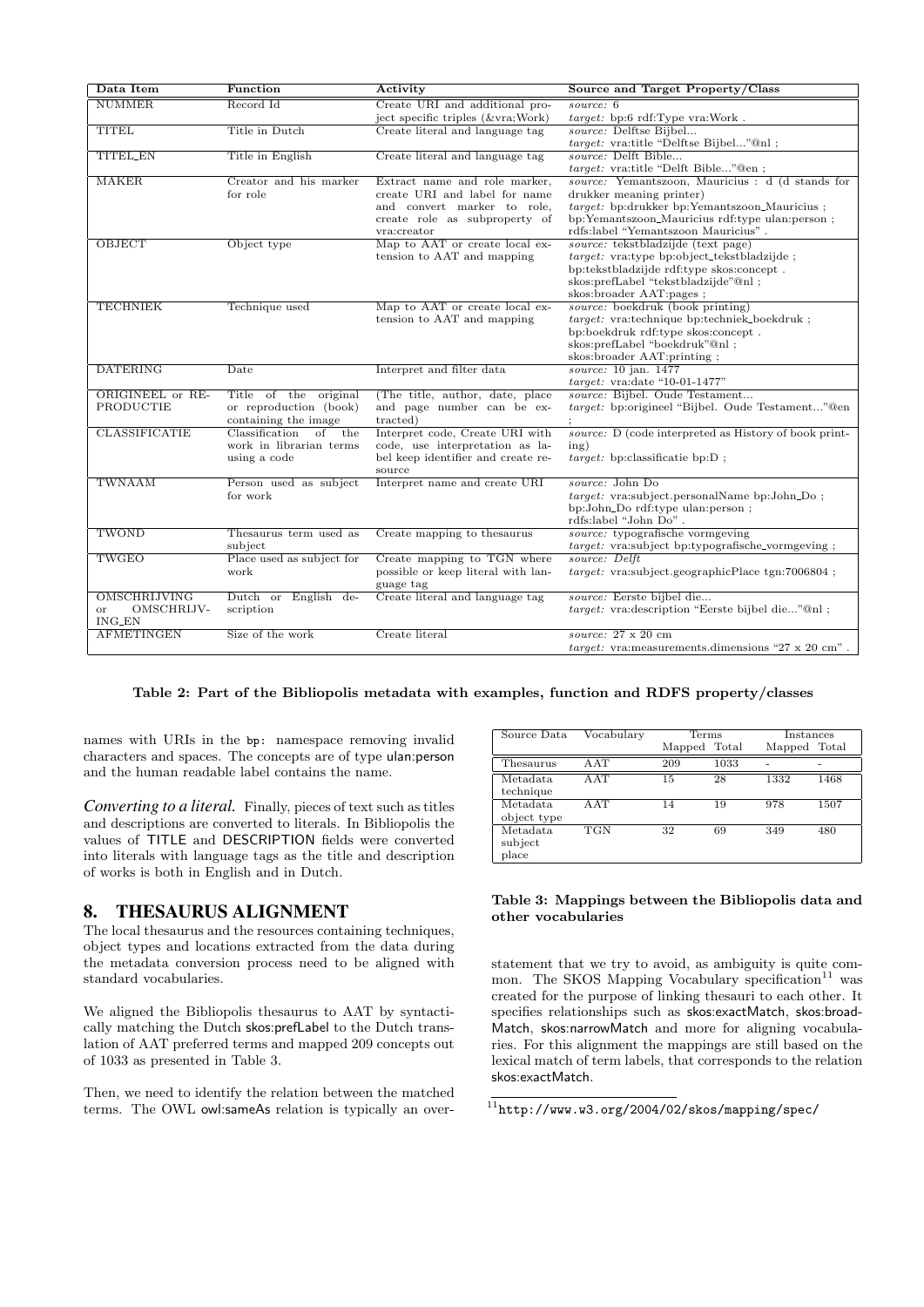The field TWGEO contains geographic names which were mapped to TGN. As the values of this field are in Dutch we extended TGN by adding the Dutch label terms to the proper concept. For example, the value Parijs is the dutch label of Paris in TGN. Such extensions had to be performed manually, while the mapping of values to cities in the Netherlands could be performed automatically as the labels in TGN contain the Dutch language version. We used syntactic matching for finding appropriate mappings along with some additional techniques to reduce ambiguity, such as restricting the search to cities instead of provinces and the use of background knowledge like the vernacular names of cities. We only automatically mapped unambiguous terms, manually mapping ambiguous terms. Background knowledge of the collection data helped in solving ambiguity as it restricted the places the data could be associated to.

The values of the fields TECHNIQUE and OBJECT were also aligned with AAT using syntactic matching and once more use skos:exactMatch relation. As can be seen in Table 3, a number of terms were not mapped. We extend the AAT by adding the leftover terms to some part of the vocabulary if possible. For instance, the technique boekdruk (book printing) is not part of AAT but is a special kind of printing technique, therefore the AAT concept printing is selected as broader term. We use the SKOS template to represent the extension.

From Table 3 we can see that a large number of resources are created without being linked to vocabularies. Such resources might be seen as an unnecessary overhead but they can be used in the future when new vocabularies are added or mapped manually. Almost 80 percent of the thesaurus terms were not mapped to AAT and while a number of terms could be linked with skos:broadMatch, this would require additional manual work which could take up a significant amount of time while yielding few matches. This is not the case for the values of TECHNIQUE, OBJECT and TWGEO fields where by manually aligning 13, 5 and 37 terms respectively would yield complete alignments. For OBJECT linking 5 terms would yield an alignment of another 500 occurrences of the term in the metadata which is one third of the total occurrences and well worth the manual effort.

## 9. DISCUSSION

Interoperability is becoming one of the key issues in the open Web world. Many research programs, such as the IST program of the EU, have interoperability high on the agenda. However, real interoperability between collections is still scarce. Until now, many approaches have focused on interoperability as a problem between two collections.

In this paper we take a different approach. We assume a multitude of collections will become part of the interoperable space; the activities we present can to a large extent be carried out by studying an individual collection. Mapping to existing other vocabularies requires knowledge of other components, but there is no need for these to be complete. For vocabulary alignment the adage "a little semantics goes a long way<sup>"12</sup> holds. Also, one should not view this as a oneshot thing. Metadata and vocabularies change, so extensions

will take place at regular intervals in time. This also means that tool support should be in place to support this process, allowing updates to be generated semi-automatically, similar to the AnnoCultor<sup>13</sup> that is being currently developed within the E-Culture project.

For the E-Culture virtual collection we have now carried out this process a number of times. This paper should be viewed as a post-hoc rationalization of this work. Our goal is to provide a set of methods and tools that allow collection owners (museums, archives) to carry out this process. Cultural-heritage institutions are now often bound to closed content management systems; the "three-O" paradigm (open access, open data, open standards) is gaining support, but we have to provide the owners of collections with the necessary support facilities.

We see two potential weaknesses of this work. Firstly, our process still requires much more tool support. In particular for vocabulary alignment we need to explore how existing tools, such as the ones participating in the OAEI contest, perform on this data set. Our current work is still to much based on manual work and only uses simple syntactic tools.

Secondly, the use of Dublin Core as "top-level ontology" for the structure as metadata can also be perceived as a risk. What if the collection has metadata fields that fit with none of the DC elements? However, this was not a problem in either of these six collections. For the moment it seems Dublin Core is indeed a key resource in information interoperability. However, it is a challenge to construct reasoners that make use of the collection-specific specializations.

This article does not show the actual added value of the converted collection content. For this the readers are encouraged to visit the E-Culture online demonstrator, which contains the Bibliopolis data.

# 10. ACKNOWLEDGMENTS

We are grateful to our colleagues from the Multimedian E-Culture team: Alia Amin, Lora Aroyo, Victor de Boer, Lynda Hardman, Michiel Hildebrand, Marco de Niet, Annelies van Nispen, Marie France van Orsouw, Jacco van Ossenbruggen, Annemiek Teesing, Jan Wielemaker and Bob Wielinga. We would also like to thank Mark van Assem for his input. The project is a collaboration between the Free University Amsterdam, the Centre of Mathematics and Computer Science (CWI), the University of Amsterdam, Digital Heritage Netherlands (DEN) and the Netherlands Institute for Cultural Heritage (ICN). The MultimediaN project is funded through the BSIK programme of the Dutch government.

We are especially thankful to Marieke van Delft of the Koninklijke Bibliotheek (National library of the Netherlands) for her cooperation in the Bibliopolis case.

## 11. REFERENCES

[1] M. H. Butler, J. Gilbert, A. Seaborne, and K. Smathers. Data conversion, extraction and record linkage using xml and rdf tools in project simile.

 $12$ quote from J. Hendler

 $^{13}$ http://annocultor.sourceforge.net/